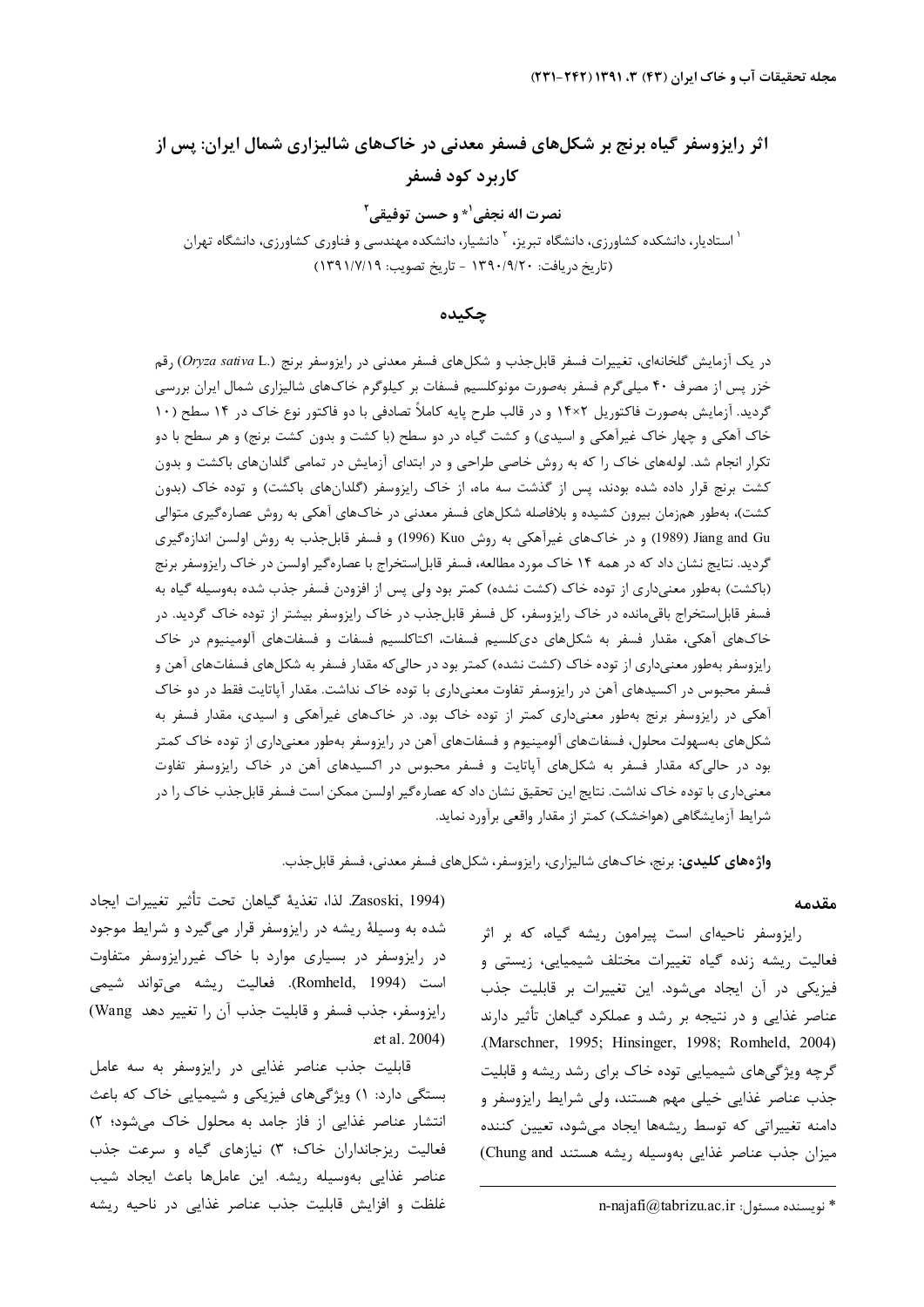میشود. چون غلظت فسفر در محلول خاک کم است، به سرعت نوسط ریشه جذب شده و مقدار آن در خاک رایزوسفر کاهش مییابد. اگرچه، غلظت کل این عنصر در خاک بیشتر از نیاز گیاه ست اما سرعت فراهمي آن از طريق فرآيند انتشار اغلب كندتر ز نیاز گیاه برای رشد مناسب میباشد Neumann and Romheld, 2002). در نتيجه، غلظت فسفر در محلول خاک رايزوسفر كاهش مىيابد. Jianguo and Shuman (1991) گزارش کردند که غلظتهای فسفر محلول، فسفر قابلجذب و فسفاتهای کلسیم به شکل آپاتایت در خاک رایزوسفر برنج كاهش يافتند. آنان اين كاهش را به ترشح پروتون بهوسيله ريشه  $pH$  و کاهش  $pH$  خاک نسبت دادند و بیان داشتند که کاهش رایزوسفر میتواند بهعنوان یک عامل سازگاری مفید گیاه در شرايط كمبود فسفر باشد. Yuan and Huang (1995) گزارش دادند که غلظت فسفر محلول در آب در محل تماس ریشه برنج با خاک کمترین مقدار را داشت و با زیاد شدن فاصله از سطح ريشه، افزايش يافت. Hanafi and Ng (1996) مشاهده كردند که فسفر قابلجذب در خاک رایزوسفر رقمهای برنج بهطور معنىدارى از توده خاک کمتر بود.

فعالیتهای ریشه از قبیل رشد و گسترش سیستم <sub>ن</sub>یشهای، جذب آب و عناصر بهوسیله ریشه، تنفس ریشه، سلولهای ریزان ریشه و ترشحات ریشه میتوانند بهطور مستقیم ویژگیهای خاک رایزوسفر را تغییر دهند. وسعت این نغييرات به قدرت بافرى خاك بستگى دارد ;Darra, 1993 Hinsinger et al. 2004). افزایش مواد آلی خاک رایزوسفر، سبب افزایش جمعیت و فعالیت میکروبی (از جمله باکتریها و قارچهای حل کننده فسفات) شده و میتواند فسفر قابلجذب خاک را افزایش دهد. افزایش فعالیت آنزیمهای فسفاتاز و ترشح سیدهای آلی بهوسیله ریشه و ریزجانداران رایزوسفر نیز سبب (Marschner, 1995; فسفر مى شوند (Marschner, 1995) Hinsinger, 2001; Bhadraray et al. 2002; Li et al. 2008, Bagayoko et al. 2000) با کشت چند گونه گیاه در خاکهای اسیدی مشاهده کردند که بر اثر تغییرات pH، قابلیت جذب فسفر در مجاورت ریشهها ۱۹۰ تا ۲۷۰ درصد نسبت به توده خاک افزایش یافت.

فسفر یکی از عناصر پرمصرف ضروری برای رشد گیاهان ست و پس از نیتروژن مهمترین نقش را در تولید محصولات کشاورزی ایفا میکند. این عنصر در خاک به چند شکل معدنی و آلي وجود دارد امّا بهوسيلهٔ گياه تقريباً فقط بهصورت فسفر معدني جذب مي شود (Anderson, 1980). قابليت جذب فسفر برای گیاه به شکلهای خاص فسفر معدنی بستگی دارد. تعیین فسفر قابل جذب، شكلهاى خاص فسفر معدنى و تغييرات اين

شکلها ناشی از عاملهای خاک و گیاه، زمینهای برای تشخیص بهتر چگونگي پاسخ محصول به كود فسفر فراهم ميآورد Yang ) and Jacobsen, 1990). برای تعیین شکلهای فسفر معدنی از روش عصارهگیری متوالی استفاده میشود. با انجام مطالعات مربوط به عصارهگیری متوالی میتوان تعدادی از مسیرهای چرخه فسفر در خاک را روشنتر کرد. روشهای عصارهگیری متوالی فسفر ایدهای درباره ظرفیت عرضه فسفر خاک به گیاه فراهم میکنند (Saleque et al. 2004). با تعیین شکلهای مختلف فسفر در خاک کشت شده (رایزوسفر) و کشت نشده (غیررایزوسفر) میتوان مشخص کرد که گیاه کدام شکلهای فسفر را در خاکهای مختلف جذب میکند Wang and) (Shuman, 1994. بررسیها نشان داده است که فسفاتهای آهن و آلومینیوم از منابع قابلجذب فسفر برای رقمهای مختلف برنج (Jianguo and Shuman, 1991; Hedley et al. 1994; میباشند . Wang and Shuman, 1994)

با توجه به اینکه مطالعات در مورد اثر رایزوسفر برنج بر شکلهای فسفر معدنی در دنیا محدود است و در خاکهای کشور نیز فقط یک مطالعه در زمینهٔ اثر رایزوسفر گیاه برنج بر این شکلها در شرایط بدون کاربرد کود فسفر انجام شده است(Najafi and Towfighi, 2006)؛ لذا، این تحقیق برای بررسی اثر رایزوسفر گیاه برنج بر شکلهای فسفر معدنی در خاکهای شالیزاری شمال ایران پس از کاربرد کود فسفر انجام گر دید.

## مواد و روشها

تعداد ۴۰ نمونهٔ مرکب خاک از عمق صفر تا ۲۰ سانتی متری خاکهای شالیزاری استانهای گیلان، مازندران و گلستان برداشت و به آزمایشگاه منتقل شد. پس از هواخشک شدن، خاکها از الک دو میلی متری عبور داده شدند و برخی ویژگیهای فیزیکی و شیمیایی خاکها مثل pH در سوسپانسیون ۱:۱ آب به خاک (Mclean, 1982)، بافت به روش هيدرومتر (Gee and Bauder, 1986)، كربنات كلسيم معادل به روش خنثی سازی با اسید و تیتر کردن با سود (Richards (1954، كربن آلي به روش اكسايش تر Nelson and) (1982 Sommers, 1982 اندازہگیری گردید (جدول ۳). سیس بر اساس این ویژگیها، تعداد ۱۴ نمونه (۱۰ نمونه خاک قلیایی آهکی و چهار نمونه خاک غیرآهکی و اسیدی) از میان آنها برای انجام این بررسی انتخاب شد. آزمایش گلخانهای بهصورت فاکتوریل و در قالب طرح کاملاً تصادفی و با دو تکرار شامل نوع خاک در ۱۴ سطح (فاکتور اول) و کشت گیاه در دو سطح باکشت و بدون کشت برنج (فاکتور دوم) انجام شد. یک گرم از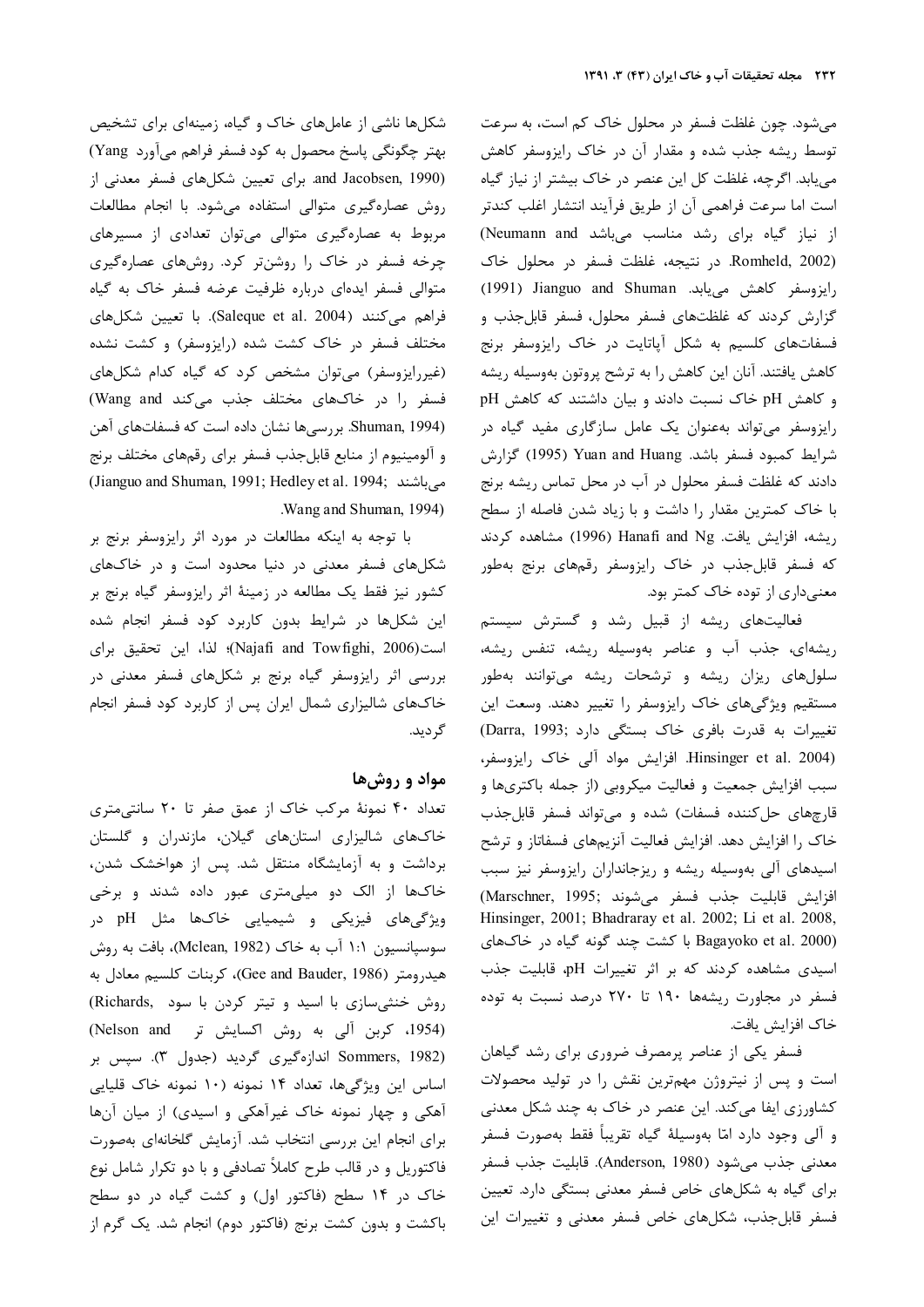تمام شرایط اعمال شده بر روی گلدانهای کشت شده به گلدانهای کشت نشده نیز همزمان اعمال شد. گیاهان تا پس از خوشهدهی در گلخانه در دمای حداکثر ۳۰ و حداقل ۱۸ درج<sup>ۀ</sup> سلسیوس نگهداری شدند. برای افزایش رطوبت نسبی هوای گلخانه، در طول روز کف گلخانه خیس نگه داشته شد. برای رفع کمبود نیتروژن، در طول دوره رشد چند بار کود اوره بهمیزان ۱۰۰ میلی گرم به تمام گلدانهای باکشت و بدون کشت افزوده شد. پس از گذشت حدود سه ماه که گیاه خوشهدار بود، از گلدانهای باکشت و بدون کشت، لولهها بهطور همزمان از داخل خاک بیرون کشیده شد سیس لوله پارچهای حاوی ستون خاک از درون لوله پارچهای دیگر خارج گردید و با کمی آب مقطر قسمت بیرونی آن شسته شده و با قیچی به قطعات کوچکتر بریده و به درون لوله سانتریفیوژ حاوی عصارهگیر ریخته شد. بلافاصله شکلهای فسفر معدنی در خاکهای آهکی به روش عصارهگیری متوالی Jiang and Gu (1989) (جدول ۱) و در خاکهای غیرآهکی و اسیدی به روش Kuo (1996) (جدول ۲) و فسفر قابل جذب به روش اولسن استخراج گرديد. فسفر معدني موجود در داخل عصارهها به روش اسید آسکوربیک یا روش آبی مولیبدوفسفریک اسید و با دستگاه اسیکتروفتومتر اندازهگیری شد (Murphy and Riley, 1962; Kuo, 1996). تجزيه و تحليل آماری دادهها از قبیل آزمون نرمال بودن توزیع دادهها، تجزیه واریانس و مقایسه میانگینها با استفاده از نرمافزار MSTATC و نمودارها با نرمافزار Excel رسم گردید. هر نمونه خاک را درون لوله پارچهای پلاستیکی به طول ۲۳ سانتی متر و قطر حدود سه تا چهار میلی متر ریخته و مجموعه را در داخل لوله پارچهای دیگر قرار داده سیس ته آن به کف گلدان استوانهای شکل خاصی چسبانده شد. به این ترتیب ارتفاع خاک درون لوله پارچهای تقریباً با ارتفاع خاک درون گلدان برابر می شد. در هر گلدان تعداد چهار عدد از این ستونهای خاک (دو عدد برای تعیین فسفر قابل جذب و دو عدد برای تعیین شکلهای فسفر معدنی) قرار داده شد. سپس حجمی از آب مقطر را که یک کیلوگرم از هر نمونه خاک را اشباع کرده و حداقل یک سانتی متر آب روی سطح خاک باقی بماند، به هرگلدان افزوده شد. فسفر به میزان ۴۰ میلیگرم بر کیلوگرم خاک از منبع مونوکلسیم فسفات، نیتروژن به میزان ۱۴۰ میلی گرم اوره بر کیلوگرم خاک، پتاسیم به میزان ۱۰۰ میلی گرم سولفات پتاسیم بر کیلوگرم خاک و روی به میزان ۲۲ میلیگرم سولفات روی بر کیلوگرم خاک، بهصورت محلول به آب درون گلدانها افزوده شد. بلافاصله یک کیلوگرم از هر نمونه خاک به آن ریخته شد و بهطور کامل مخلوط گردید. گلدانها بهمدت سه روز در این شرایط نگهداری شدند تا خاک غرقاب درون گلدانها به وضعیت نسبتاً متعادلی برسد. سیس تعداد هشت عدد بذر جوانهدار شد<sup>ؤ</sup> برنج (Oryza sativa L.) رقم خزر به گلدانها (در تیمارهای باکشت) انتقال یافت. بعد از دو هفته رشد دانهالها در گلدانها، بوتهها به تعداد پنج عدد تنک شدند. پس از استقرار گیاه در خاک، پنج سانتی متر آب در سطح خاک قرار داده شد.

| شكل استخراج شده                          | مدت تکا <sub>ن</sub> | نسبت حجم عصارهگير       |                                                         | مر حله       |
|------------------------------------------|----------------------|-------------------------|---------------------------------------------------------|--------------|
|                                          | دادن (ساعت)          | (mL) به جرم خاک(g)      | تركيب عصارهگير                                          | عصار ہ گیر ی |
| $(Ca_2-P)$ دی کلسیم فسفات                |                      | $\Delta \cdot : \Delta$ | <sub>pH</sub> =7.5 ↓ 0.25M NaHCO <sub>3</sub>           |              |
| اكتاكلسيم فسفات (Ca <sub>s</sub> -P)     |                      | $\Delta \cdot : \Delta$ | 0.5M NH <sub>4</sub> AC با 0.5M                         |              |
| فسفات آلومينيوم (Al-P)                   |                      | $\Delta \cdot : \Delta$ | pH=8.2 b 0.5M NH <sub>4</sub> F                         | ٣            |
| فسفات آهن (Fe-P)                         | ۲+۲                  | $\Delta \cdot : \Delta$ | $0.1N$ NaOH + $0.1N$ Na <sub>2</sub> CO <sub>3</sub>    | ۴            |
| فسفر محبوس در اکسیدهای<br>آهن (CBD-P)    |                      |                         | $Na_3C_6H_5O_7.2H_2O^+$<br>$Na_2S_2O_4.2H_2O + NaHCO_3$ | ۵            |
| $(Ca_{10}P)$ باتایت (Ca <sub>10</sub> -P |                      |                         | $0.25M$ H <sub>2</sub> SO <sub>4</sub>                  | ۶            |

جدول ۱ - عصارهگیری متوالی فسفر معدنی در خاکهای آهکی به روش Jiang and Gu (1989)

جدول ۲- عصارهگیری متوالی فسفر معدنی در خاکهای غیر آهکی و اسیدی به روش Kuo (1996)

| شكل استخراج شده                       | مدت تكان       | نسبت حجم عصارهگیر       |                                                                            | مرحله عصاره- |
|---------------------------------------|----------------|-------------------------|----------------------------------------------------------------------------|--------------|
|                                       | دادن (ساعت)    | (mL) به جرم خاک(g)      | تركيب عصارهگير                                                             | گیری         |
| فسفر بەسھولت محلول                    | $\cdot/\Delta$ | $\Delta \cdot : \Delta$ | 1M NH <sub>4</sub> Cl                                                      |              |
| فسفات آلومينيوم (Al-P)                |                | $\Delta \cdot : \Delta$ | pH=8.2 $\downarrow$ 0.5M NH <sub>4</sub> F                                 |              |
| $(Fe-P)$ فسفات آهن (Fe-P              | ۱۷             | $\Delta \cdot : \Delta$ | $0.1N$ NaOH                                                                | ٣            |
| فسفر محبوس در اکسیدهای<br>آهن (CBD-P) |                |                         | $Na_3C_6H_5O_7.2H_2O^+$<br>$Na2S2O4$ .2H <sub>2</sub> O+NaHCO <sub>3</sub> |              |
| $(Ca_{10}P)$ آیاتایت                  |                | $\Delta \cdot : \Delta$ | 0.25M H <sub>2</sub> SO <sub>4</sub>                                       | ۵            |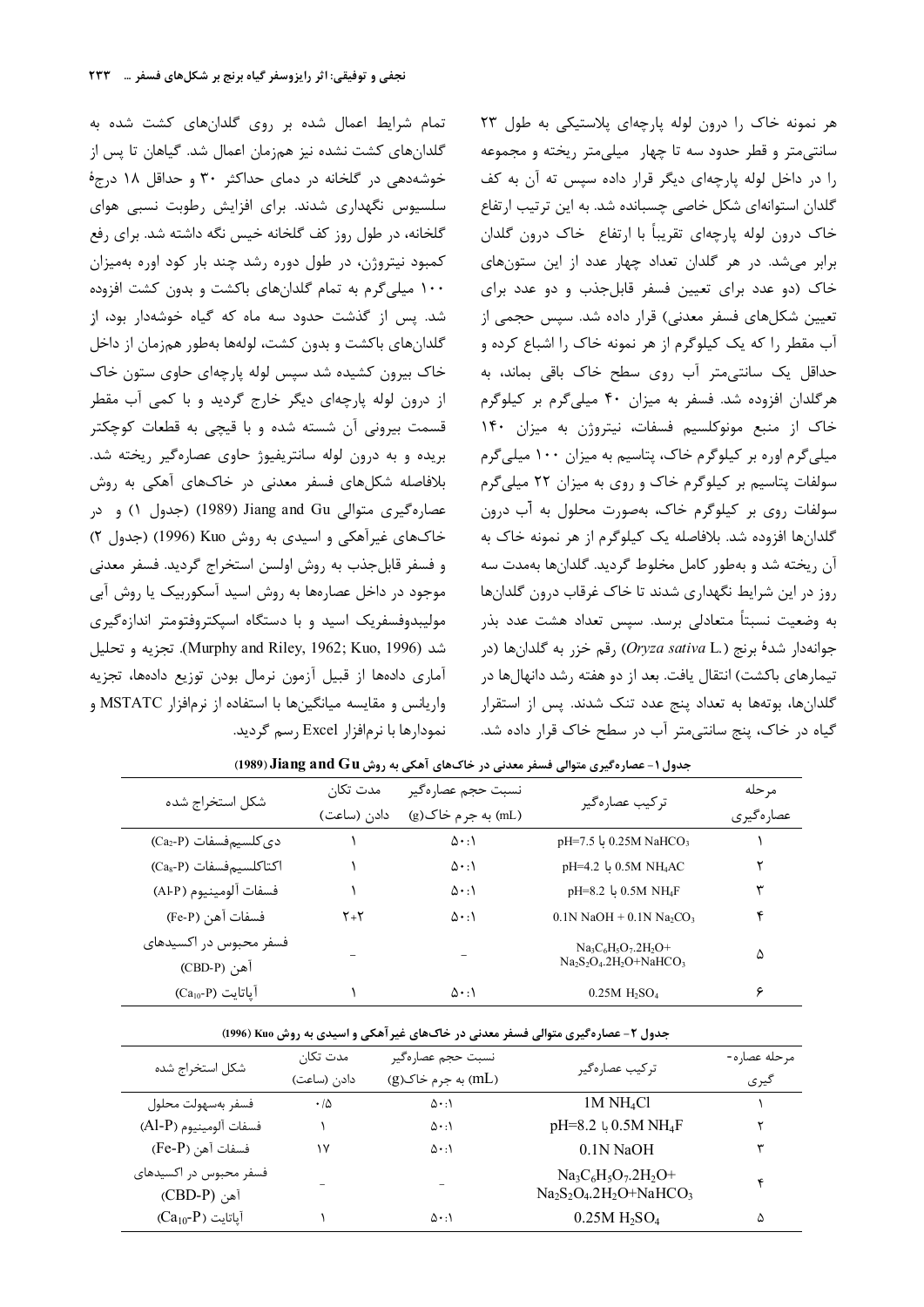نتايج و بحث

ویژگیهای خاکها: در جدول (۳) برخی ویژگیهای شیمیایی و فیزیکی خاکهای مورد مطالعه ارائه شده است. همان طور که مشاهده می شود خاکها از نظر ویژگیهای مختلف تنوع خوبی داشتند. بنابراین، بهتر میتوان نتایج حاصل از این

پژوهش را به خاکهای مشابه تعمیم داد. در اکثر مطالعاتی که در این زمینه انجام شده است از تعداد محدودی خاک استفاده شده و اغلب این مطالعات در خاکهای اسیدی بوده است در حالی که در مطالعه حاضر از تعداد زیادتری خاک (هم خاکهای قلیایی آهکی و هم خاکهای غیرآهکی و اسیدی) استفاده شده

| گروه بافت           | 1ت                            | ر سي                            | كربن آلي      | كربنات كلسيم معادل              | فسفر قابل جذب                   |                         | شماره         |
|---------------------|-------------------------------|---------------------------------|---------------|---------------------------------|---------------------------------|-------------------------|---------------|
| خاک                 |                               |                                 | (g/kg)        |                                 | (mg/kg)                         | pH                      | خاک           |
| $\operatorname{SL}$ | ۲۵۲                           | ۱۵۲                             | ٧             | ۱۵۵                             | $\Delta/\rm{V}$                 | $Y/\mathfrak{F}$        |               |
| SL                  | $\mathbf{Y} \cdot \mathbf{Y}$ | ۹۱                              | $\mathcal{L}$ | 141                             | $Y$ $/\Lambda$                  | $Y/\mathfrak{F}$        | ٢             |
| $\mathcal{C}$       | ١۶٧                           | $\mathfrak{r}\cdot\mathfrak{v}$ | ٢٧            | ۲۸۵                             | $\mathcal{N} \cdot \mathcal{N}$ | $V/\Delta$              | ٣             |
| SL                  | ۹۱                            | ۱۹۶                             | ۱۶            | ٣٢                              | $5$ .                           | $\lambda/\cdot$         | ۴             |
| SL                  | 19.                           | 11f                             | $\gamma$      | ٣۴                              | $\tau\tau/\cdot$                | $Y/\Lambda$             | ۵             |
| CL                  | $\tau\tau\Delta$              | ۳۷۹                             | $\mathcal{N}$ | $\cdot$ ۴                       | 449                             | Y/Y                     | ۶             |
| L                   | ۲۸۵                           | ۲۵۵                             | ۲۵            | ۴۲۴                             | $\mathbf{r}/\mathbf{v}$         | $\mathsf{Y}/\mathsf{Y}$ | ٧             |
| $\operatorname{SL}$ | ٢۴٣                           | ۱۷۳                             | $\gamma$      | ۶۱                              | 15/7                            | $\mathsf{Y}/\mathsf{Y}$ | ٨             |
| <b>SCL</b>          | ٢۶۵                           | ۲۳۵                             | ۲۷            | $\mathcal{N} \cdot \mathcal{N}$ | $\Delta\lambda/\mathcal{F}$     | $V/\Delta$              | ٩             |
| L                   | ٣۴۶                           | ۱۵۸                             | ٢٠            | ۱۳۸                             | 1779                            | $Y/\Lambda$             | $\mathcal{L}$ |
| S                   | ۵۹                            | $\Delta\mathsf{Y}$              | $\gamma$      | ناچيز                           | $\Upsilon \Upsilon / \Upsilon$  | Y/Y                     | ۱۱            |
| <b>SCL</b>          | ۲۱۸                           | ۲۲۱                             | ۱۶            | ناچيز                           | 9/7                             | 5/5                     | $\mathcal{N}$ |
| SL                  | ۲۷۴                           | ۱۷۵                             | ۲۵            | ناچيز                           | $\Upsilon$ )/.                  | 9/1                     | $\mathcal{N}$ |
| $\operatorname{SL}$ | ١٨۵                           | 157                             | $\mathcal{N}$ | ناچيز                           | $\Delta/\mathcal{F}$            | $\Delta/\rm{V}$         | $\mathcal{M}$ |

جدول ۳- برخی ویژگیهای شیمیایی و فیزیکی خاکهای مورد مطالعه

\* فسفر قابل جذب گیاه در خاک در شرایط هوا خشک

اثر کشت برنج بر فسفر قابلجذب خاکهای آهکی، **غیر آهکی و اسیدی**: برای بررسی اثر رایزوسفر گیاه برنج بر فسفر قابل جذب و شکلهای فسفر معدنی از روش Wang and Shuman (1994) استفاده شد. در این روش مقدار فسفر قابل-جذب و شکلهای فسفر معدنی در خاک رایزوسفر و در توده خاک تعیین میشود و تفاوت آنها شاخصی از کارایی گیاه برنج در استفاده از شکل مورد نظر میباشد. مقایسه میانگینها (شکل ۱) نشان داد که در تمام خاکهای مورد مطالعه، مقدار فسفر قابل جذب در خاک رایزوسفر برنج بهطور معنیداری از توده خاک (کشت نشده) کمتر بود که با نتایج سایر محققان مطابقت (Jianguo and Shuman, 1991; Hanafi and Ng, 1996; داشت Shen et al. 2004; Ma et al. 2009). بهطور كلي، ميانگين مقدار فسفر قابل جذب در خاک رایزوسفر برنج ۲۰/۶ و در توده خاک ۵۴/۷ میلیگرم بر کیلوگرم بود. علت این تفاوت جذب فسفر توسط گياه مي باشد. فسفر قابل جذب شامل فسفر محلول و بخشی از فسفر موجود در فاز جامد میباشد. با توجه به اینکه سطح فسفر قابل جذب در خاک رایزوسفر نسبت به توده خاک

کاهش یافته است، این دادهها نشان میدهند که سرعت تبدیل سایر شکلهای فسفر به فسفر قابلجذب کمتر از سرعت جذب فسفر توسط گیاه برنج میباشد. بنابراین، بر اثر جذب فسفر به-وسیله ریشه برنج، فسفر قابلجذب در خاک رایزوسفر نسبت به توده خاک کاهش مییابد.

کل فسفر قابل جذب گیاه در خاک را می توان شامل فسفر جذب شده بهوسیله ریشه و بخش هوایی و فسفر قابلجذب باقی مانده در خاک پس از برداشت برنج دانست. در این بررسی امکان جداسازی ریشه از خاک وجود نداشت چون شبکه پیچیدهای از ریشه (شبیه کلاف) در گلدانها وجود داشت که خاک داخل گلدان را کاملاً احاطه کرده بود؛ لذا، امکان تعیین مقدار فسفر ريشه فراهم نشد ولى مقدار فسفر بخش هوايي برنج اندازهگیری شد. در نتیجه، بر اساس مشاهده میزان رشد ریشهها در گلدانها و مقایسه آنها با میزان رشد بخش هوایی، فرض شد که مقدار کل فسفر ریشه برنج حدود ۲۵ درصد بخش هوایی آن باشد (بررسیهای بعدی ما (دادهها منتشر نشده است) نشان داد که برآورد محتاطانهای میباشد و حتی بیشتر از ۲۵ درصد می-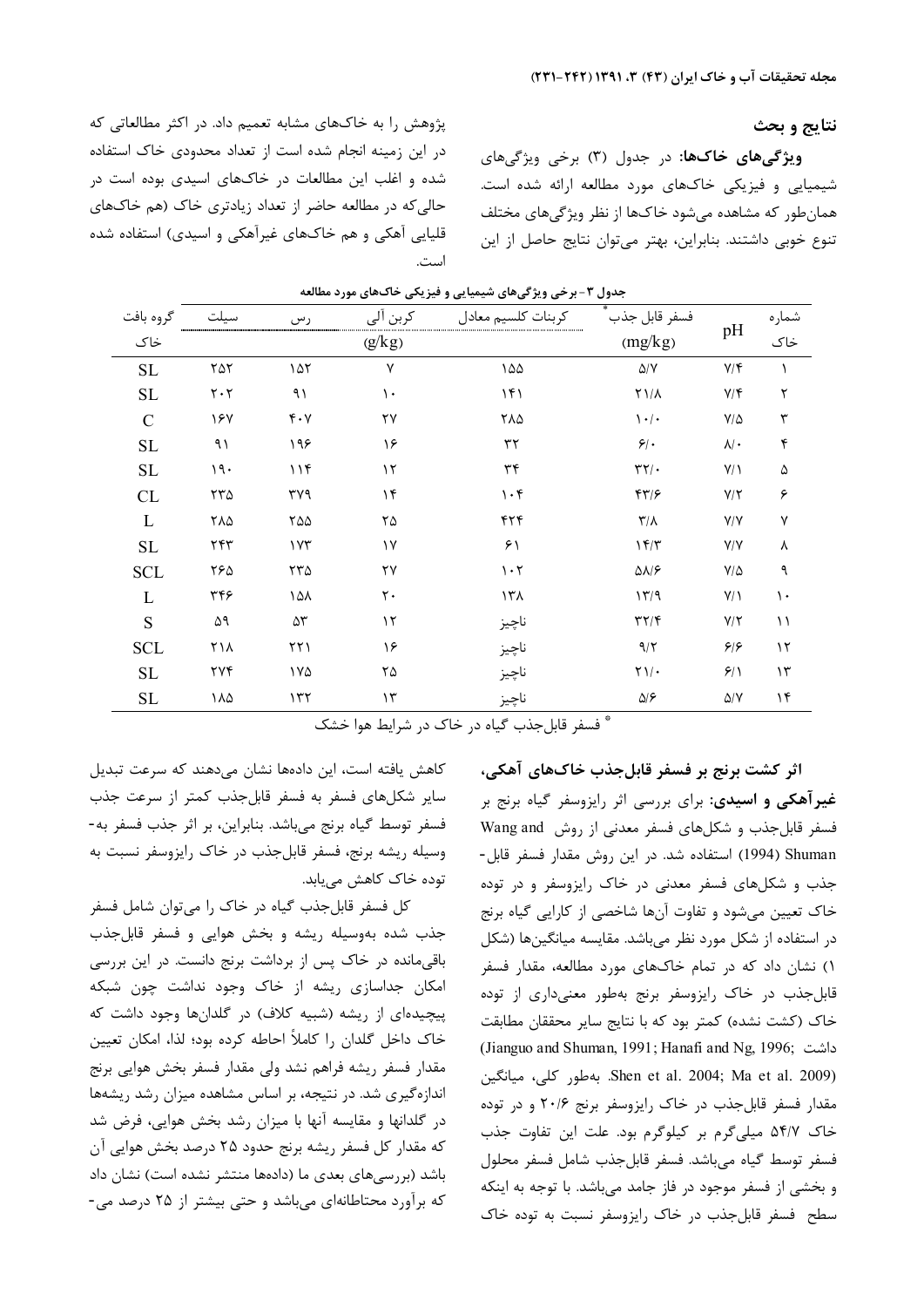کاربرد کود فسفر در خاکها افزایش یافت که با گزارش Ahad Bagayoko et al. مطابقت داشت. Bagayoko et al. (2000) با کشت چند گونه گیاه در خاکهای اسیدی و مبتلا به كمبود شديد فسفر مشاهده كردند كه فسفر قابل جذب (Bray-P) در مجاورت ریشه ۱۹۰ تا ۲۷۰ درصد نسبت به توده خاک افزایش یافت. این نتایج از جمله شواهدی است که نشان مے دھد محیط شیمیایی رایزوسفر با تودہ خاک تفاوت زیادی دار د.

باشد). برای تعیین مقدار کل فسفر قابل جذب، مقدار فسفر ریشه و بخش هوايي به مقدار فسفر قابل جذب باقي مانده در خاک پس از برداشت برنج (خاک رایزوسفر) افزوده شد. مقدار فسفر قابل-جذب خاک کشت نشده نیز همزمان با آن تعیین گردید. همان-طور که در شکل ۲ ملاحظه می شود در تمام خاکهای مورد مطالعه، مقدار فسفر قابل جذب گیاه در خاک رایزوسفر برنج (کشت شده) از توده خاک بیشتر بود. بنابراین، قابلیت جذب فسفر در خاک رایزوسفر برنج نسبت به توده خاک حتی با



شکل ۱-اثر کشت برنج بر فسفر قابل جذب (Olsen-P) در خاک های آهکی، غیرآهکی و اسیدی

اثر کشت برنج بر مقدار دیکلسیم فسفاتها در خاکهای آهکی: برای استخراج دی کلسیم فسفاتها (Ca2-P)  $pH=7.5$  در خاکهای آهکی از عصارهگیر 0.25M NaHCO<sub>3</sub> استفاده گردید (جدول ۱). به نظر می رسد این عصارهگیر مونوکلسیم فسفاتهای موجود در خاک را نیز استخراج می-نماید. مقایسه میانگینها (شکل ۳) نشان داد که در تمام خاک-های آهکی مورد مطالعه، مقدار Ca2-P، در خاک رایزوسفر برنج بهطور معنی داری از توده خاک (کشت نشده) کمتر بود که با نتايج ساير محققان مطابقت داشت (Shen et al. 2004). بهطور

کلی، میانگین مقدار Ca<sub>2</sub>-P در خاک رایزوسفر برنج برابر با ۸۰ و در توده خاک ٢٨/٠ ميلي گرم بر کيلوگرم بود. بنابراين، دي-کلسیم فسفاتهای موجود در خاکهای آهکی یکی از منابع فسفر قابل جذب گياه برنج مي باشد. .Ma et al (2009) نيز اثر کشت گیاهان علفی مختلف را بر شکلهای فسفر معدنی با استفاده از روش Jiang and Gu (1989) بررسی و گزارش کردند که مقادیر قابل ملاحظهای فسفر از شکل Ca2-P آزاد و توسط گیاهان مورد مطالعه جذب گردید و مقدار این شکل فسفر در خاک رایزوسفر کمتر از توده خاک بود.



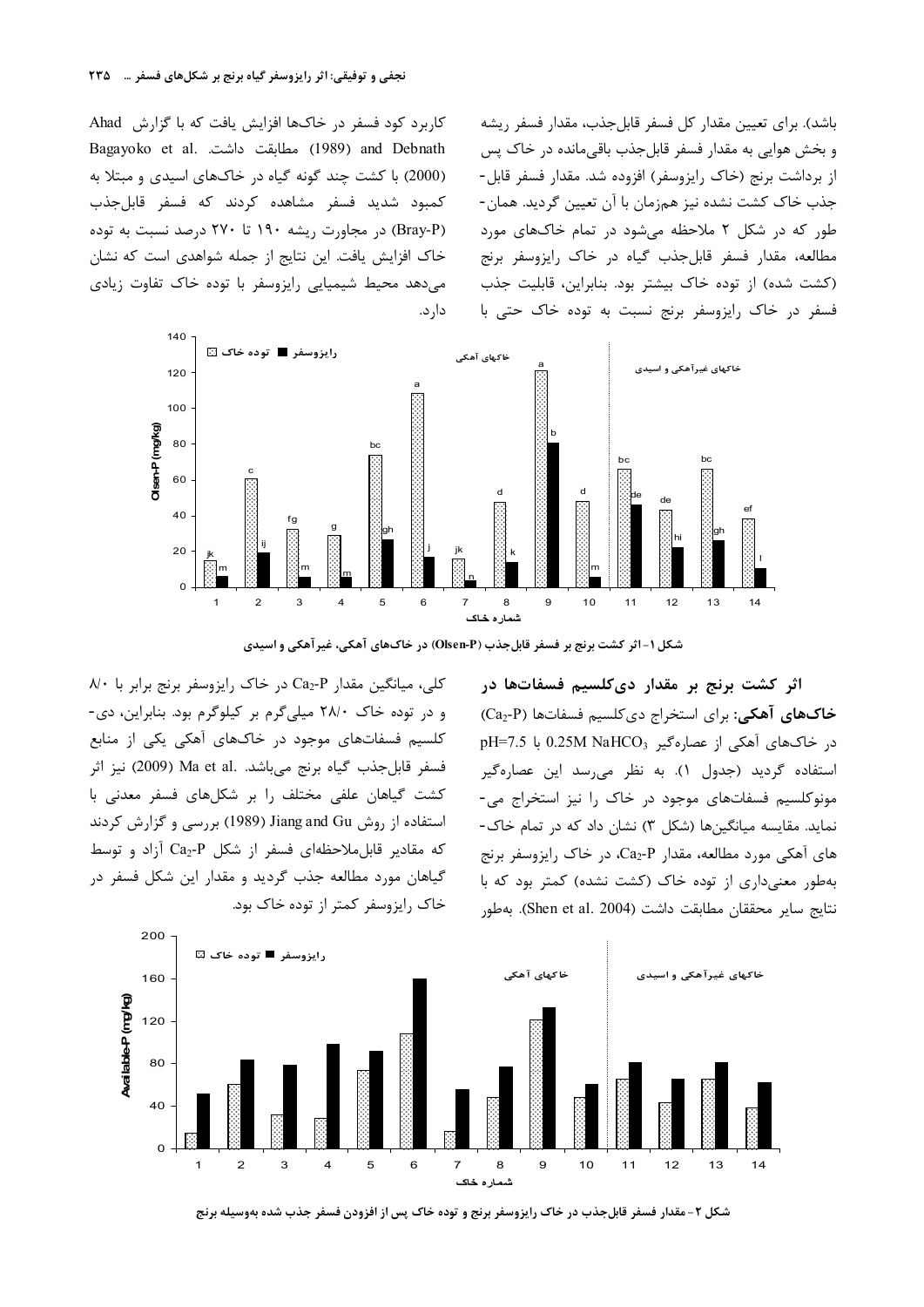

شکل ۳-اثر کشت برنج بر مقدار دیکلسیم فسفاتها در خاکهای آهکی

مورد مطالعه داشته است ( Ridley and Tayakepisuthe, 1974; .(Olsen et al., 1983; Adepoju et al., 1986; Ma et al., 2009 نتايج نشان داد كه pH محلول خاك در گلدانهاى باكشت برنج Najafi and Towfighi, ) كمتر از گلدان های بدون كشت بود pH 2
\ 5 ( 1995 ) Kirk and Bajita .(2009 خاک رایزوسفر برنج بیش از دو واحد از توده خاک کمتر بود. كاهش pH خاك رايزوسفر برنج نسبت به توده خاك بهوسيله سایر محققان نیز گزارش شده است ( ;Hedley et al., 1994 b .( Saleque and Kirk, 1995; Yuan and Huang, 1995 كاهش pH خاك رايزوسفر مى تواند باعث انحلال فسفاتهاى  $Ca_8-P$  و Ca<sub>8</sub>-P) شده و فسفر آزاد شده از Ca<sub>2</sub>-P انحلال آنها بەوسيلە ريشه برنج جذب مىشود.

اثر کشت برنج بر مقدار اکتاکلسیم فسفاتها در خاكهاي آهكي: براي استخراج اكتاكلسيم فسفاتها (Ca<sub>8</sub>-P) در خاکھای آھکی از عصارہگیر 0.5M NH4AC با pH=4.2 استفاده گردید (جدول ۱). مقایسه میانگینها (شکل ۴) نشان داد که در تمام خاکهای آهکی مورد مطالعه، مقدار این شکل در خاک رایزوسفر برنج بهطور معنیداری از توده خاک کمتر بود. بهطور کلی، میانگین مقدار Ca<sub>8</sub>-P در خاک رایزوسفر برنج ۴۴/۹ و در توده خاک ۸۵/۰ میلیگرم بر کیلوگرم بود. بنابراین، بکی دیگر از منابع فسفر قابلجذب برنج در خاکهای آهکی، اكتا كلسيم فسفاتها م<sub>ى </sub>باشد كه با نتايج ساير محققان مطابقت داشت (Shen et al., 2004). در بررسیهای مختلف گزارش شده است که اکتاکلسیم فسفات قابلیت استفاده زیادی برای گیاهان



شکل ۴-اثر کشت گیاه برنج بر مقدار اکتاکلسیم فسفاتها در خاکهای آهکی

استفاده گردید (جدولهای ۱ و ۲). در G استفاده گردید (جدولهای ۱ خاکهای غیرآهکی این عصارهگیر فسفر کانیهای گروه آپاتایت و اكتاكلسيم فسفاتها را استخراج مىكند ( Olsen, and

اثر کشت برنج بر آیاتایت در خاکهای آهکی، غیرآهکی و اسیدی: برای استخراج فسفر به شکل آپاتایت (Ca<sub>10</sub>-P) در خاکهای آهکی، غیرآهکی و اسیدی از عصارهگیر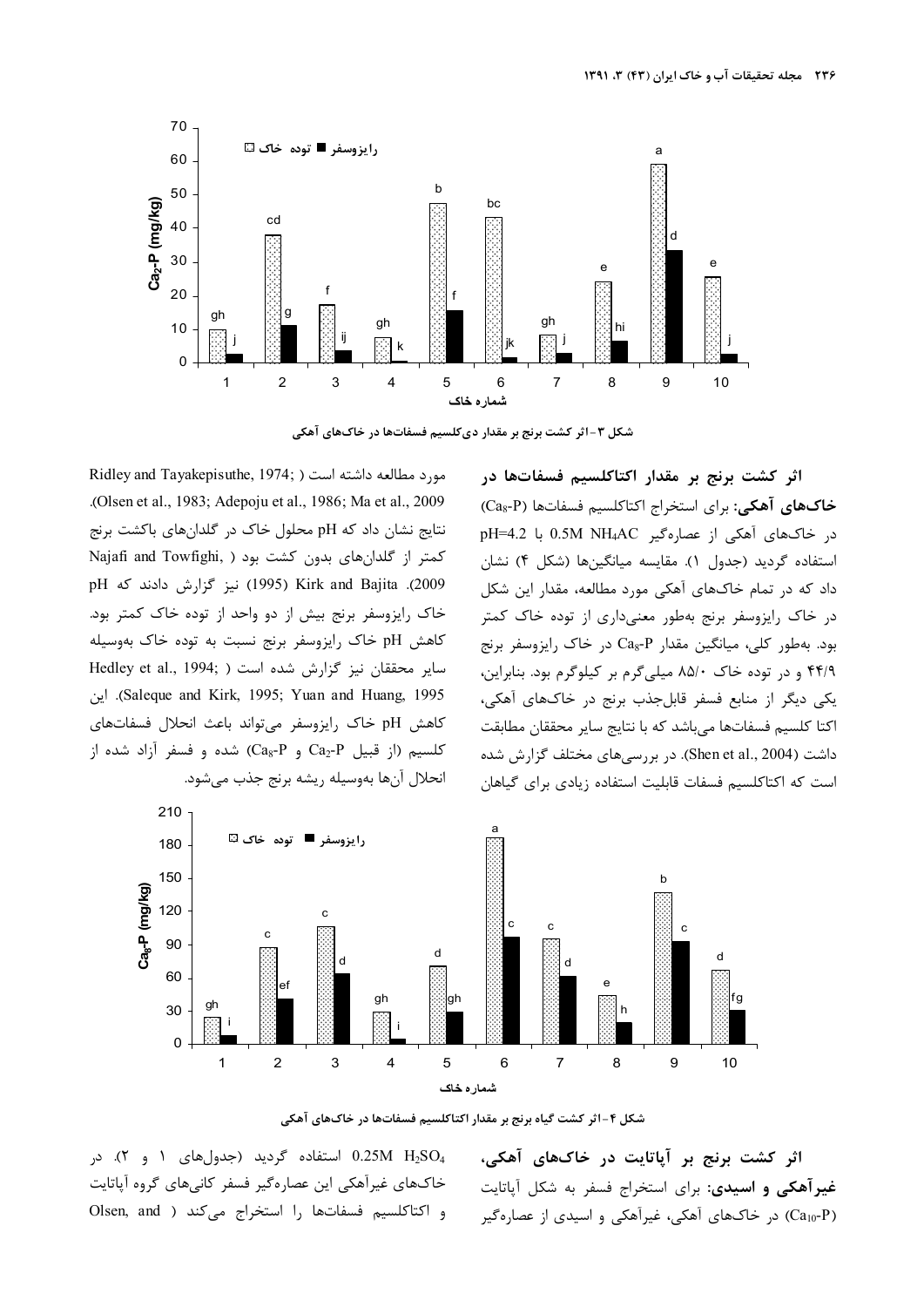سهل الوصول تر جذب می کند و از آپاتایت چندان استفاده نمے کند.

مقایسه میانگینها نشان داد که در خاکهای غیرآهکی و اسیدی، مقدار فسفر قابل استخراج با 0.25M H<sub>2</sub>SO4 در خاک رایزوسفر برنج با توده خاک تفاوت معنیداری نداشت (شکل ۵) Vang and Shuman, ) كه با نتايج ساير محققان مطابقت داشت 1994). بهطور کلی، در خاکهای غیرآهکی و اسیدی، میانگین مقدار Ca<sub>10</sub>-P در خاک رایزوسفر برنج ۳۰۸/۴ و در توده خاک ۳۰۷/۹ میلی گرم بر کیلوگرم بود. بهنظر میرسد معنیدار نشدن اثر کشت برنج بر مقدار فسفر به شکل آیاتایت در خاکهای غیرآهکی، ناشی از کم بودن ماده خشک گیاه و جذب کمتر فسفر بهوسيله برنج در اين خاكها مىباشد؛ مقايسه ميانگينها با آزمون تی نمونههای غیرجفتی نشان داد که جذب کل فسفر از خاک هر گلدان و وزن ماده خشک گیاه در خاکهای غیرآهکی بهطور معنیداری کمتر از خاکهای آهکی بود. این نتایج نشان دهنده این است که کانیهای گروه آیاتایت در این خاکها در برابر اثرات ریشه گیاه پایدار می باشد و فسفر موجود در آنها برای برنج قابلجذب نمیباشد. Khasawneh, 1980; Kuo, 1996). مقايسه ميانگينها نشان داد که از ۱۰ خاک آهکی مورد مطالعه، فقط در دو خاک ۴ و ۶ گیاه برنج توانسته است مقدار این شکل را بهطور معنیداری در خاک رایزوسفر کاهش دهد (شکل ۵). میانگین ماده خشک و جذب فسفر بهوسیله برنج در این دو خاک دو برابر خاکهای دیگر بود. میانگین جذب فسفر در این دو خاک ۱۱۷/۸ و در خاکهای دیگر ۵۹ میلی گرم بر گلدان بود. بنابراین، بهنظر می رسد جذب بیشتر فسفر توسط گیاه برنج در این دو خاک باعث می شود که برنج بخشی از نیاز فسفر خود را از انحلال کانیهای گروه آیاتایت تأمین نماید. بهطور کلی، در ۱۰ خاک آهکی، میانگین مقدار Ca<sub>10</sub>-P در خاک رایزوسفر برنج ۵۵۵/۵ و در توده خاک ۵۶۵/۵ میلی گرم بر کیلوگرم بود. مقایسه این نتایج با نتایج مربوط به حاصل از این تحقیق با نتایج مربوط به تیمارهای بدون کود فسفر نشان داد که در تیمارهای بدون کود فسفر از ۱۰ خاک آهکی مورد مطالعه، در ۷ خاک مقدار Ca<sub>10</sub>-P در خاک رایزوسفر برنج بهطور معنیداری کمتر از توده خاک بود (Najafi and Towfighi, 2006) كه نشانگر اين است كه با مصرف کود فسفر، گیاه برنج فسفر مورد نیاز خود را از منابع



شکل ۵-اثر کشت برنج بر مقدار فسفر به شکل آپاتایت در خاکهای آهکی، غیرآهکی و اسیدی

اثر کشت برنج بر فسفاتهای آهن در خاکهای **آهکی، غیر آهکی و اسیدی:** برای استخراج این شکل از فسفر  $0.1N$  +  $0.1N$  Na<sub>2</sub>CO<sub>3</sub> مماره گیر در خاکهای آهکی از عصاره گیر NaOH استفاده گردید و با Fe-P نشان داده شد (جدول ۱). مقایسه میانگینها نشان داد که اثر کشت برنج بر مقدار فسفر به شکل فسفاتهای آهن در هیچیک از خاکهای آهکی مورد مطالعه معنےدار نبود (شکل ۶) که با نتایج سایر محققان مطابقت داشت (Shen et al., 2004). بهطور کلی، در ١٠ خاک آهکی، میانگین مقدار Fe-P در خاک رایزوسفر برنج ۴/۷ و در

توده خاک ۶/۳ میلیگرم بر کیلوگرم بود. معنیدار نشدن اثر کشت برنج بر مقدار فسفاتهای آهن در خاکهای آهکی علاوه بر علل دیگر، ممکن است به این علت باشد که مقدار این شکل در خاکهای آهکی بسیار کم بوده و بهعلت خطای اندازهگیری فسفر (که در غلظتهای کم، زیاد میباشد)، اثر احتمالی کشت قابل تشخيص نبوده است.

در خاکهای غیرآهکی و اسیدی فسفاتهای آهن به وسيله عصارهگير O.1N NaOH استخراج گرديد (جدول ٢). مقایسه میانگینها نشان داد که از چهار خاک غیرآهکی مورد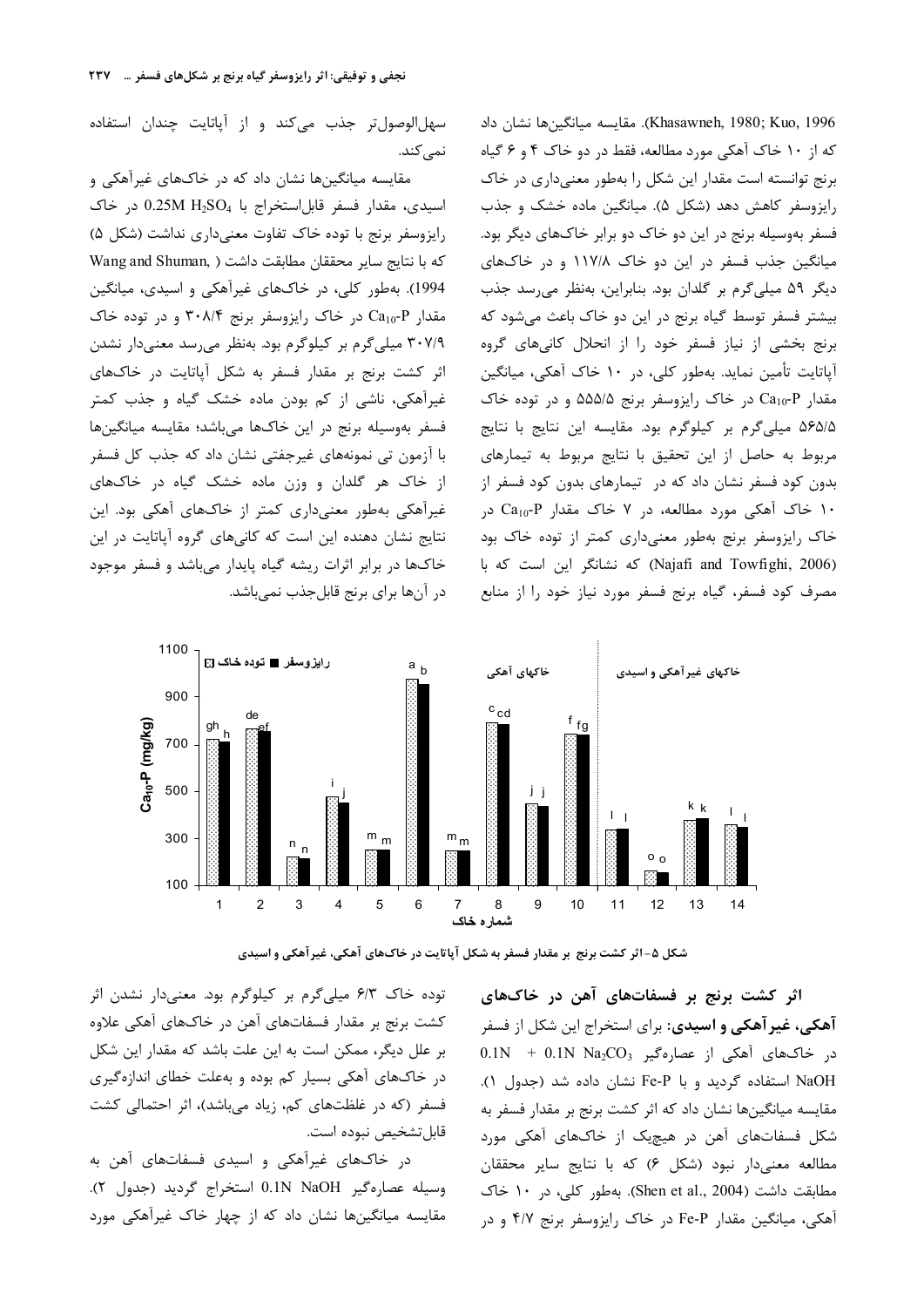و اسیدی، فسفاتهای آهن میباشد که با نتایج سایر محققان (Hedley et al., 1994; Wang and Shuman, مطابقت داشت (1994. در اين خاكها، بر اثر جذب آهن و فسفر بهوسيله ريشه برنج غلظت آنها در خاک رایزوسفر کاهش یافته و سبب انحلال فسفاتهای آهن میگردد. فسفات آزاد شده از انحلال ترکیبات مذكور، توسط ريشه برنج جذب مي شود. مطالعه، در سه خاک مقدار فسفاتهای آهن، در خاک رایزوسفر برنج بهطور معنیداری از توده خاک (کشت نشده) کمتر بود (شکل ۶). بهطور کلی، در خاکهای غیرآهکی و اسیدی، میانگین مقدار Fe-P در خاک رایزوسفر برنج ۱۸۵/۷ و در توده خاک ۲۴۷/۷ میلیگرم بر کیلوگرم بود. بنابراین، احتمالاً یکی از منابع فسفر قابلجذب براي برنج غرقاب در خاكهاي غيرآهكي



شکل ۶-اثر کشت برنج بر فسفاتهای آهن در خاکهای آهکی، غیرآهکی و اسیدی

اثر کشت برنج بر فسفر محبوس در اکسیدهای آهن **در خاکهای آهکی، غیر آهکی و اسیدی:** این شکل از فسفر بهوسيله عصارهگير سيترات-بيكربنات-دىتيونيت استخراج گردید و با علامت CBD-P نشان داده شد (جدولهای ۱ و ۲). این شکل، فسفر محلول در احیا،کننده نیز نامیده میشود. مقایسه میانگینها نشان داد که از ۱۴ خاک مورد مطالعه، فقط در سه خاک آهکی (شمارههای ۱، ۲ و ۹) مقدار CBD-P در خاک رایزوسفر برنج بهطور معنیداری از توده خاک بیشتر بود و در بقیه خاکها مقدار CBD-P در خاک رایزوسفر برنج تفاوت معنیداری با توده خاک نداشت (شکل ۷). بهطور کلی، در ۱۰ خاک آهکی، میانگین مقدار CBD-P در خاک رایزوسفر برنج ۹/۶ و در توده خاک ۵/۵ میلیگرم بر کیلوگرم بود. این تفاوت

کلی و شکل ۷ نشان دهنده روند افزایشی این شکل فسفر بر اثر کشت گیاه برنج میباشد. شاید یک توجیه برای زیادتر بودن مقدار CBD-P در خاک رایزوسفر برنج نسبت به توده خاک این باشد که اکسیژن آزاد شده از ریشه برنج باعث اکسایش آهن فرو و رسوب آن به شکل هیدروکسیدهای آهن در خاک رایزوسفر میشود (Kirk and Bajita, 1995). بخشی از فسفر افزوده شده به خاک توسط این رسوب جذب سطحی می شود و توسط رسوبات بعدی هیدروکسیدهای آهن محبوس میشود. مقایسه میانگینها نشان داد که در تمامی خاکهای غیرآهکی و اسیدی، مقدار CBD-P در خاک رایزوسفر برنج تفاوت معنی داری با توده خاک نداشت (شکل ۷).



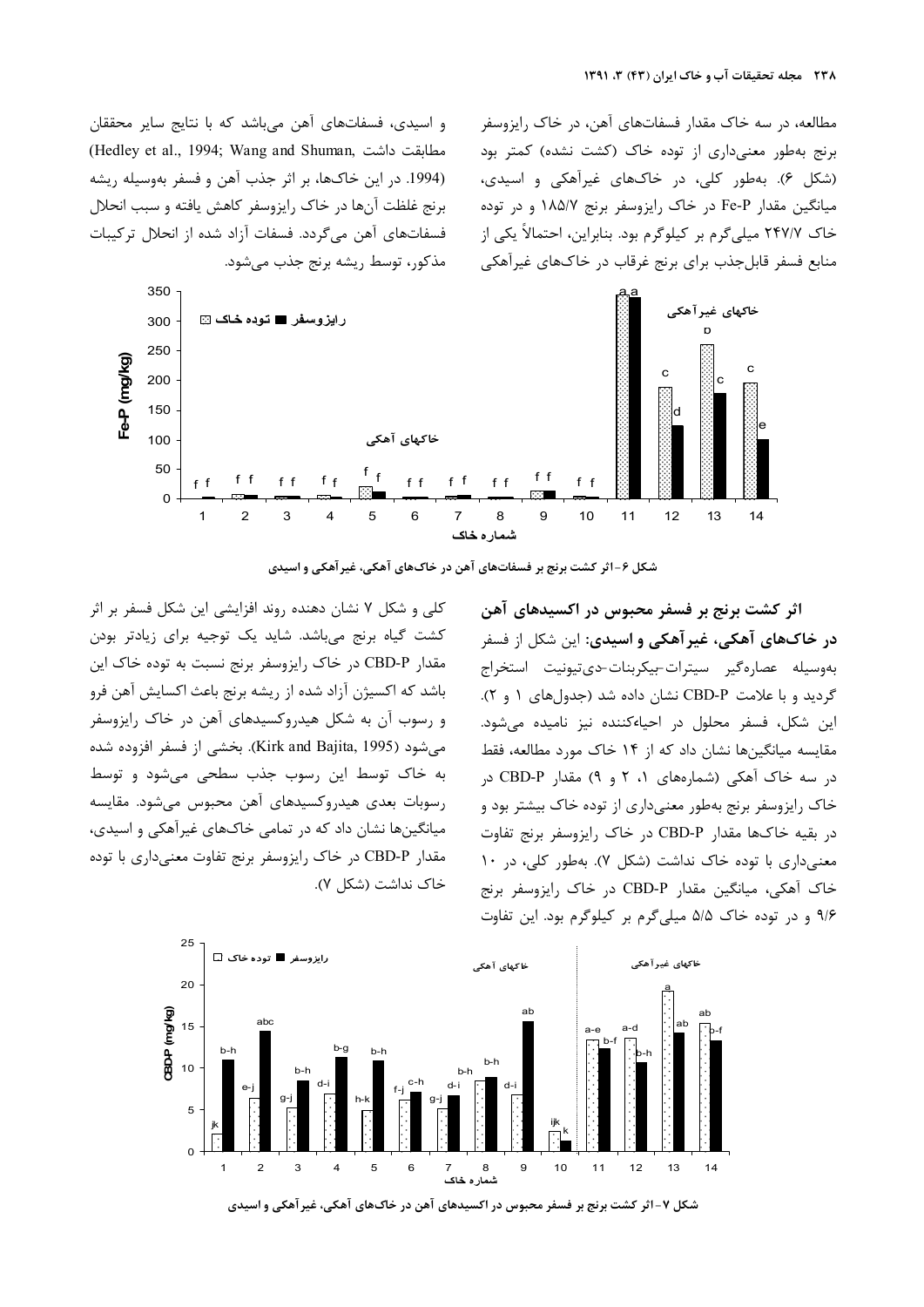مقدار Al-P در خاک رایزوسفر برنج ۱۴۱/۸ و در توده خاک ۲۰۷/۵ میلی گرم بر کیلوگرم بود. در خاکهای اسیدی، میانگین مقدار Al-P در خاک رایزوسفر برنج ۳۸/۴ و در توده خاک ۵۹/۴ میلیگرم بر کیلوگرم بود. بنابراین، یکی از شکلهای قابل استفاده فسفر برای گیاه برنج در خاکهای آهکی و اسیدی مورد مطالعه، فسفاتهای آلومینیوم میباشد که فسفات آزاد شده از این شکل بهوسیله برنج جذب میشود. این نتایج با گزارشهای ساير محققان ,Jianguo and Shuman, 1991; Shen et al. .مطابقت داشت. 1994; Wang and Shuman, 1994)

400 خاکهای آهکی اف ■ تعدد خاک ⊡ 350  $\overline{a}$ 300 .<br>خاکهای غیر آهک*ی*  $\frac{1}{2}$ <br>= 250<br>= 200  $cd$ c.d  $\frac{4}{5}$  150 100 50  $\overline{4}$ 5 8  $\overline{9}$  $\overline{2}$  $\mathbf{3}$  $6\,$  $\overline{7}$  $10$  $11$  $12$  $13$ شمار ہ خاک



اثر کشت برنج بر فسفر بهسهولت محلول در خاکهای غیرآهکی و اسیدی: این شکل از فسفر بهوسیله عصارهگیر IM NH4Cl در خاکهای غیرآهکی و اسیدی استخراج گردید (جدول ۲). مقایسه میانگینها (شکل ۹) نشان داد که از ۴ خاک غیرآهکی و اسیدی مورد مطالعه فقط در یک خاک مقدار فسفر بهسهولت محلول در خاک رایزوسفر برنج به-طور معنیداری از توده خاک (کشت نشده) کمتر بود. در توضیح این نتایج باید گفت که گرچه گیاه فسفر محلول را جذب و مقدار آن را در اطراف ریشه خود کاهش میدهد ولی بهنظر می-رسد بین شکلهای مختلف فسفر یک رابطه دینامیکی وجود دارد که غلظت این شکل از فسفر را بافر مینماید. وجود همبستگی،های معنیدار بین شکلهای مختلف فسفر مؤید این فرض می باشد (Najafi and Towfighi, 2009). بنابراین، همزمان با جذب فسفر بهسهولت محلول توسط ريشه گياه برنج،

اثر کشت برنج بر فسفاتهای آلومینیوم در

خاکهای آهکی، غیرآهکی و اسیدی: این شکل از فسفر به

وسيله عصارهگير 0.5M NH4F استخراج گرديد و با

علامت Al-P نشان داده شد (جدولهای ۱ و ۲). مقایسه

میانگینها نشان داد که از چهار خاک غیرآهکی در سه خاک

مقدار فسفاتهای آلومینیوم در خاک رایزوسفر برنج بهطور

معنیداری از توده خاک کمتر بود؛ در حالی که در تمام خاک-

های آهکی مورد مطالعه، مقدار فسفاتهای آلومینیوم در خاک

رایزوسفر برنج بهطور معنیداری از توده خاک (کشت نشده)

شکلهای دیگر حل شده و فسفر همراه آنها آزاد شده و کاهش سطح فسفر محلول را جبران میکند؛ در غیر این صورت فسفر بەسھولت محلول، بەدليل مقدار بسيار كم آن، نمى تواند نياز گياه برنج به فسفر را تأمين كند.

اثر کشت برنج بر مجموع شکلهای فسفر در خاک: برای اینکه مشخص شود گیاه برنج در یک فصل رشد بهطور معنی-داری فسفر خاک را تخلیه می کند یا نه، فسفر استخراج شده به-وسیله عصارهگیرهای مختلف در هر روش عصارهگیری متوالی و در هر خاک باهم جمع گردید. مقایسه میانگینها نشان داد که از ۱۴ خاک مورد مطالعه، در ۱۳ خاک مجموع شکلهای فسفر در خاک رایزوسفر بهطور معنیداری نسبت به توده خاک کاهش یافت و فقط در خاک ۱۱ این کاهش از نظر آماری معنیدار نبود (شکل ١٠). اين خاک بافت شني داشته و ميزان رشد برنج و جذب فسفر در آن نسبت به خاکهای دیگر کمتر بود.

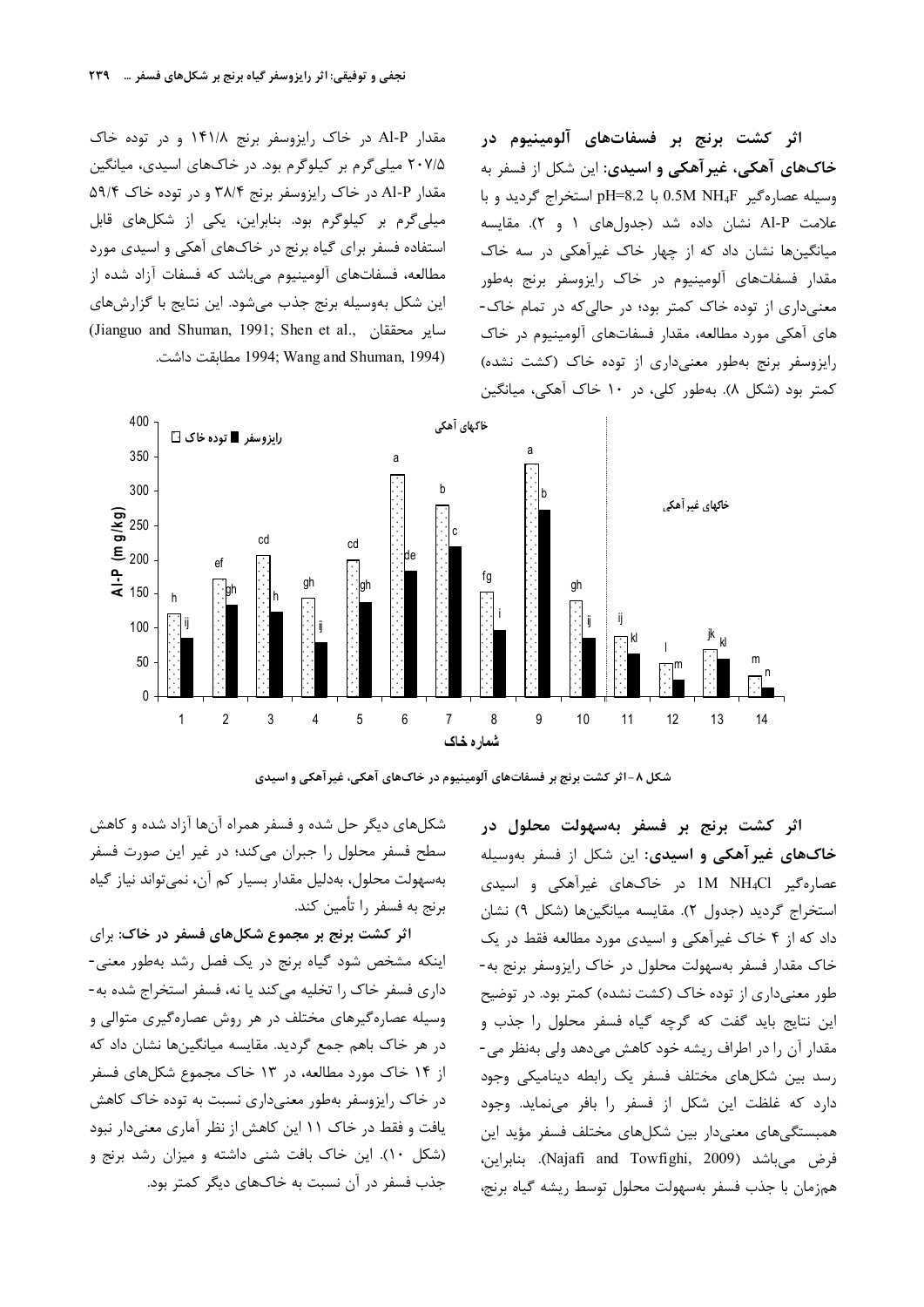



شکل ۹-اثر کشت برنج بر فسفر بهسهولت محلول در خاکهای غیر آهکی و اسیدی



شکل ۱۰-اثر کشت برنج بر مجموع شکلهای فسفر معدنی در خاکهای آهکی، غیرآهکی و اسیدی

اسید پروتون آزاد شده و سبب کاهش pH خاک می شود. ۴) جذب آب بهوسیله ریشه که سبب حرکت آب و در نتیجه یون-های محلول در آن به سمت ریشه می شود و گستره خاک رایزوسفر را افزایش میدهد. اگر سرعت جذب آب بهوسیله ریشه بیشتر از سرعت جذب عنصر باشد، عنصر در رایزوسفر انباشته  $\cdot \text{Fe}^{2+}$   $\cdot \text{Fe}^{3+}$   $\cdot \text{Mg}^{2+}$   $\cdot \text{Ca}^{2+}$  مختلف (2 $\cdot$  مختلف (4.5 میشود. ۵) و غيره) بهوسيله ريشه كه سبب كاهش غلظت HPO4 $^{2-}$   $\text{Al}^{3+}$ آنها در محلول خاک شده و سبب انحلال ترکیبات جامد آنها مثل فسفاتهای آهن، آلومینیوم و کلسیم در خاک رایزوسفر می شود. ۶) ترشح ترکیبات آلی مختلف (مثل اسیدهای آلی، ترکیبات فنلی، اسیدهای آمینه، موسیلاژ و غیره) بهوسیله ریشه به رايزوسفر به طرق مختلف قابليت جذب فسفر در خاک را  $\rm{Fe}^{2+}$  ،  $\rm{Fe}^{3+}$  ،  $\rm{Mg}^{2+}$  ،  $\rm{Ca}^{2+}$  ، افزایش می $\rm{Me}$ ، این ترکیبات آلی با کمیلکس تشکیل داده و غلظت این یونها را در محلول Al<sup>3+</sup> خاک رایزوسفر کاهش داده و سبب انحلال ترکیبات جامد آنها و مانع رسوب فسفر موجود در محلول خاک میشوند. مواد آلی ترشح شده بهوسیله ریشه روی سطوح رسها و هیدروکسیدها را

**بحث کلی:** بهطور کلی، فرآیندهای مختلفی در خاک رایزوسفر برنج اتفاق می افتند که بر انحلال شکلهای مختلف فسفر و در نتیجه بر فسفر قابل جذب گیاه در خاک اثر می-Darra, 1993; Marschner, ) أَكْدَارِند؛ اين فرآيندها عبارتند از 1995; Hinsinger, 1998; Hinsinger, 2001; Neumann and  $\text{Fe}^{3+}$  مه  $\text{Fe}^{2+}$  (1) :(Romheld, 2002; Li et al., 2008)  $Fe^{2+} + O_2 + 10H_2O$  → 4Fe(OH)<sub>3</sub> + 8H<sup>+</sup> (pdf) + 8H<sup>+</sup> سبب كاهش pH خاك مى شود. از طرف ديگر، اين فرآيند سبب رسوب هيدروكسيدهاي آهن در رايزوسفر مي شود كه مي تواند در جذب و محبوس نمودن فسفر نقش داشته باشد. ۲) با توجه به اینکه شکل غالب نیتروژن در شرایط غرقاب  $\mathrm{NH}_4^+$  میباشد، گیاه برنج در مقابل جذب بیشتر کاتیون نسبت به آنیون، برای حفظ خنثی بودن بار الکتریکی در رایزوسفر و درون سلولهای ریشه، پروتون به بیرون ترشح مے کند که باعث کاهش pH خاک میشود. ۳) تولید گاز  $\rm CO_2$  بر اثر تنفس سلولهای ریشه و ریزجانداران رایزوسفر و تجزیه مواد آلی خاک رایزوسفر که با آب واکنش داده و اسید کربنیک تشکیل میشود. بر اثر تفکیک این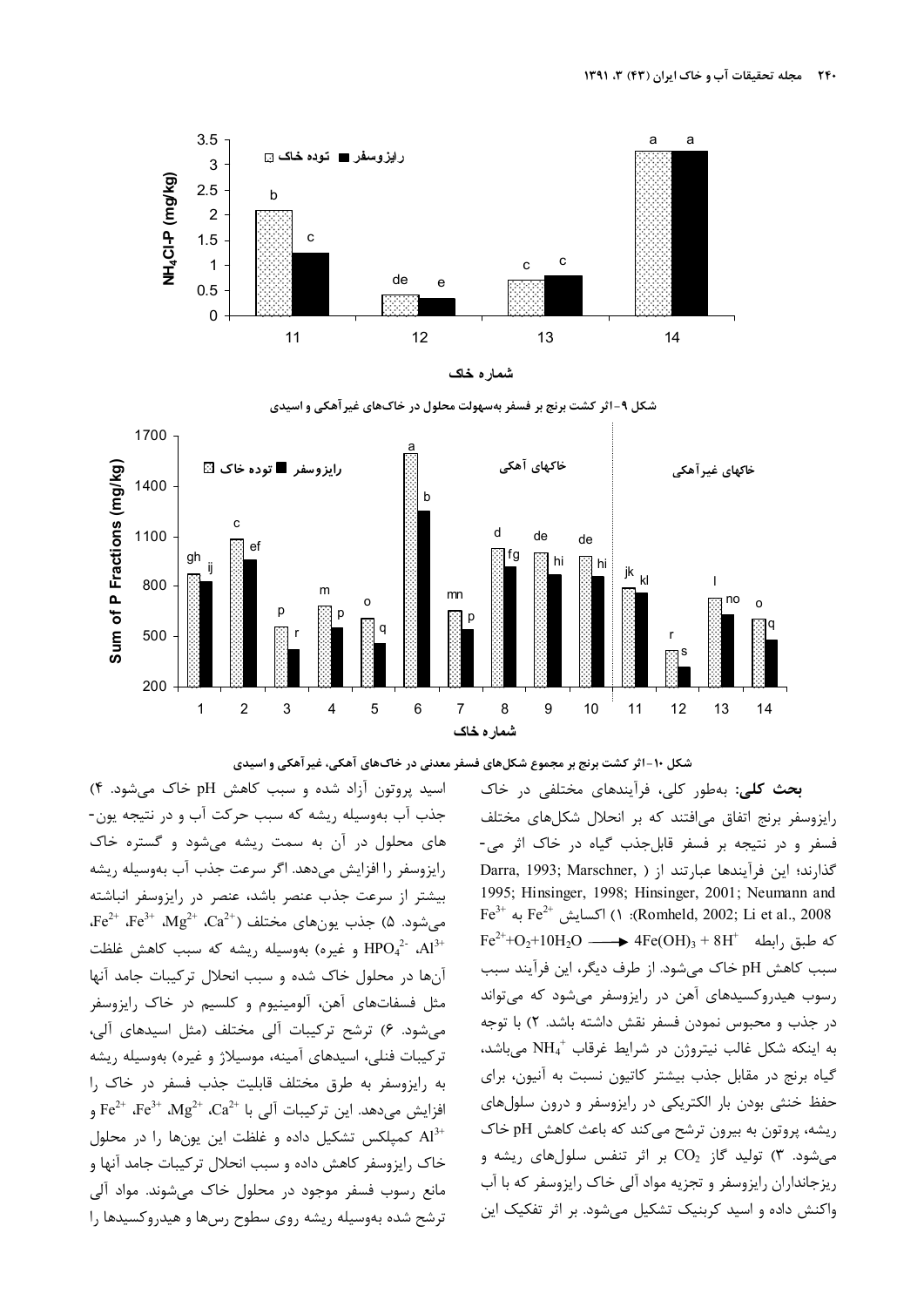خاک رایزوسفر، کل فسفر قابل جذب در خاک رایزوسفر بیشتر از توده خاک گردید. شکلهای دیکلسیم فسفات، اکتاکلسیم فسفات و فسفاتهای آلومینیوم از منابع فسفر قابل جذب گیاه برنج در خاکهای آهکی بودند ولی فسفاتهای آهن و فسفر محبوس در اکسیدهای آهن سهم قابل ملاحظهای در تأمین فسفر مورد نیاز گیاه برنج نداشتند. آیاتایت فقط در دو خاک آهکی که رشد گیاه برنج در آنها بیشتر از سایر خاکها بود، از منابع فسفر قابل جذب گياه برنج در خاک بود. فسفر بهسهولت محلول، فسفاتهای آلومینیوم و فسفاتهای آهن از منابع فسفر ۔<br>قابل جذب گیاه برنج در خاکھای غیرآھکے و اسیدی بودند ول*ی* آیاتایت و فسفر محبوس در اکسیدهای آهن سهم قابل ملاحظه-ای در تأمین فسفر مورد نیاز گیاه برنج در این خاکها نداشتند. نتایج این تحقیق نشان داد که در شرایط آزمایشگاهی عصارهگیر اولسن ممكن است فسفر قابل جذب گياه برنج در خاک را کمتر از مقدار واقعی برآورد نماید.

#### **REFERENCES**

- Adepoju, A.Y., P.F. Pratt, and S.V. Mattigod. (1986). Relationship between probable dominant phosphate compound in soil and phosphorus availability to plants. Plant and Soil, 92, 47-54.
- Ahad, M.A., and N.C. Debnath. (1989). Phosphorus availability and pH changes in the rhizosphere of rice, maize, soybean, and jute. Journal of Andaman Science Association, 5, 27-30.
- Anderson, G. (1980). Assessing organic phosphorus in soils. pp. 411- 431. In: F.E. Khasawneh et al. (eds.) The Role of Phosphorus in Agriculture. ASA, CSA, SSSA, Madison, WI. USA.
- Bagayoko, M., S. Alvey, G. Neuman, and A. Buerkert. (2000). Root induced increase in soil pH and nutrient availability to field-grown cereals and legumes on acid sandy soils of Sudano-Sahelian West Africa. Plant and Soil, 225, 117-127.
- Bhadraray, S., T.J. Purakayastha, P.K. Chhonkar, and V. Verma. (2002). Phosphorus mobilization in hybrid rice rhizosphere compared to high yielding varieties under integrated nutrient management. Biology and Fertility of Soils, 35, 73-78.
- Chung, J.B., and R.J. Zasoski. (1994). Ammoniumpotassium and ammonium-calcium exchange equilibria in bulk and rhizosphere soil. Soil Science Society American Journal, 58, 1368-1375
- Darra, P.R. 1993. The rhizosphere and plant nutrition: a quantitative approach. Plant and Soil, 155/156,  $1-20.$
- Gee, G.W., and J.W. Bauder. (1986). Particle-size analysis. In: A. Klute (ed.), Methods of Soil Analysis. Part I. Physical and Mineralogical Methods. 2<sup>nd</sup> ed. ASA, SSSA, Madison, WI. USA.
- Hanafi, M.M., and C.H.L. Ng. (1996). Dissolution of phosphate rock in the rhizosphere of upland rice

يوشانده و مانع جذب فسفاتها مي شوند. از طرف ديگر، آنیونهای آلی برای جذب شدن روی سطوح رسها و .<br>هیدروکسیدها با فسفاتها رقابت میکنند. این ترکیبات آلی در خاک رایزوسفر معدنی شده و فسفر معدنی موجود در محلول خاک ,ا افزایش میدهند.۷) افزایش جمعیت میکروپی (مثل قارچهای میکوریزی و ریزجانداران حل کننده فسفات) و فعالیت آنزیمی (مثل آنزیمهای فسفاتاز) در خاک رایزوسفر که بهترتیب سبب افزایش انحلال ترکیبات فسفاتی و معدنی شدن فسفر آلی شده و فسفر قابل جذب ,ا افزایش می دهند (Marschner,  $.1995)$ 

#### نتیجەگیری کلی

نتایج نشان داد که در تمام ۱۴ خاک مورد مطالعه، فسفر .<br>قابل|ستخراج با عصارهگیر اولسن در خاک رایزوسفر برنج بهطور معنے،داری کمتر از تودہ خاک بود ولی پس از افزودن فسفر جذب شده به وسیله گیاه به فسفر قابل استخراج باقی مانده در

> soils. Communications in Soil Science and Plant Analysis, 27, 1459-1477.

- Havlin, J.L., J.D. Beaton, S.L. Tisdale and W.L. Nelson. (1999). Soil Fertility and Fertilizers: An Introduction to Nutrient Management. Sixth Edition, Prentice Hall, New Jersey, USA.
- Hedley, M.J., G.J.D. Kirk, and M.B. Santos. (1994). Phosphorus efficiency and the forms of phosphorus utilized by upland rice cultivars. Plant and Soil, 158, 53-62.
- Hinsinger, P. (1998). How do plant roots acquire mineral nutrients? Chemical processes involved in the rhizosphere. Advances in Agronomy, 64, 225-265.
- Hinsinger, P. (2001). Bioavailability of soil inorganic P in the rhizosphere as affected by root-induced chemical changes: A review. Plant and Soil, 237, 173-195.
- Hinsinger, P., G.R. Gorban, P.J. Gregory, and W.W. Wenzel.  $(2004)$ . Rhizosphere: A unique environment. p. 7. In: Proceedings of First Rhizosphere International Congress, Session1, 12-17 September, Munich, Germany.
- Jiang, B.F., and Y.C. Gu. (1989). A suggested fractionation scheme for inorganic phosphorus in calcareous soils. Fertilizer Research, 20, 159-165
- Jianguo, H. and L.M. Shuman. (1991). Phosphorus status and utilization in the rhizosphere of rice. Soil Science, 152, 360-364.
- Kirk, G.J.D., and J.B. Bajita. (1995). Root-induced iron oxidation, pH changes and zinc solubilization in the rhizosphere of lowland rice. New Phytologist, 131, 129-137.
- Kuo, S. (1996). Phosphorus. pp. 869-919. In: D.L. Sparks (ed.) Methods of Soil Analysis. Part 3.<br>Chemical Methods. 3<sup>rd</sup> edition, SSSA Book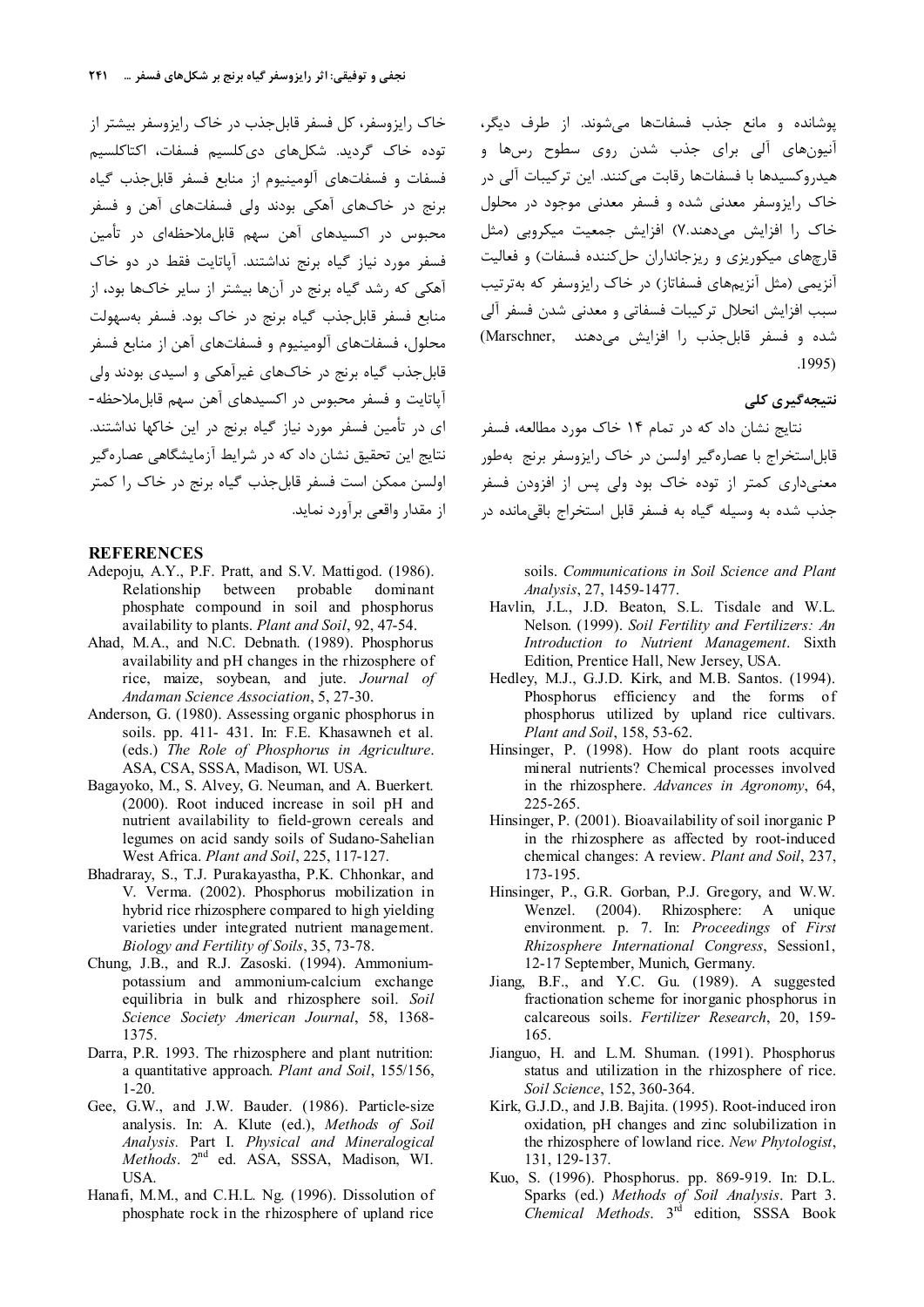Series No. 5. Madison, WI. USA.

- Li, Y.F., A.C. Luo, X.H. Wei, and X.G. Yao. (2008). Changes in phosphorus fractions, pH, and phosphatase activity in rhizosphere of two rice genotypes. Pedosphere, 18, 785-794.
- Ma, B., Z.Y. Zhou, C.P. Zhang, G. Zhang, Y.J. Hu. (2009). Inorganic phosphorus fractions in the rhizosphere of xerophytic shrubs in the Alxa Desert. Journal of Arid Environments, 73, 55-61.
- Marschner, H. (1995). Mineral Nutrition of Higher Plants. 2<sup>nd</sup> Edition, Academic Press, London
- Mclean, E. O. (1982). Soil pH and lime requirement. pp. 199-224. In: A. L., Page et al. (eds.) Methods of Soil Analysis. Part II. 2nd ed. ASA, SSSA, Madison, WI. USA.
- Murphy, J., and J.P. Riley. (1962). A modified single solution method for the determination of phosphate in natural waters. Analytica Chimica Acta, 27, 31-36.
- Najafi N. and H. Towfighi. (2006). Effects of rhizosphere of rice plant on the inorganic phosphorus fractions in the paddy soils of north of Iran: 1- Native soil phosphorus fractions. Iranian Journal of Agricultural Sciences, 37, 919-933. (In Farsi).
- Najafi N. and H. Towfighi. (2008). Changes in pH, EC and concentration of phosphorus in soil solution during submergence and rice growth period in some paddy soils of north of Iran. pp. 555-567. In: Proceedings of the International Meeting on Soil Fertility, Land Management, and Agroclimatology, 29 October-1 November, Kusadasi, Turkey.
- Najafi N. and H. Towfighi. (2009). Determination of inorganic phosphorus fractions and their relations with each other and available-P in paddy soils of north of Iran. pp. 2347-2349. In: Proceedings of the  $11^{th}$  Iranian Soil Science Congress, 11-14 July, Agricultural Sciences & Natural Resources University of Gorgan, Gorgan, Iran. (In Farsi).
- Nelson, D.W. and L.E. Sommers. (1982). Total carbon, organic carbon, and organic matter. pp. 539-579. In: A.L. Page et al. (eds.) Methods of Soil Analysis. Part II. 2<sup>nd</sup> ed. ASA, SSSA, Madison, WI. USA.
- Neumann G., and V. Romheld. (2002). Root-induced changes in the availability of nutrients in the rhizosphere. pp. 617-649. In: Kafkafi, U., Y. Waisel, and A. Eshel (eds.) Plant Roots: The Hidden Half. Marcel Dekker, Inc. New York, USA.
- Olsen, S.R., and F.E. Khasawneh. (1980). Use and limitations of physical-chemical criteria for assessing the status of phosphorus in soils. pp. 361-410. In: Khasawneh et al. (eds.) The Role of

Phosphorus in Agriculture. SSSA, Madison, WI. USA.

- Olsen, S.R., F.S. Watanabe, and R.A. Bowman. (1983). Evaluation of fertilizer phosphate residue by plant uptake and extractable phosphorus. Soil Science Society American Journal, 47, 952-958.
- Richards, L.A. (1954). Diagnosis and improvement of saline and alkali soils. US Salinity Laboratory Staff. Agricultural handbook. No. 60. USDA. USA.
- Ridley, A.O., and S. Tayakepisuthe. (1974). Residual effects of fertilizer phosphorus as measured by crop yields, phosphorus uptake and soil analysis. Canadian Journal of Soil Science, 54, 265-272.
- Romheld, V. (1990). The soil-root interface in relation to mineral nutrition. Symbiosis, 9, 19-27.
- Romheld, V. (2004). The rhizosphere: Definition and perspectives. In: Proceedings of First Rhizosphere International Congress, 12-17 September, Munich, Germany.
- Saleque, M.A. and G.J.D. Kirk. (1995). Root induced solubilization of phosphate in the rhizosphere of lowland rice. New Phytologist, 129, 325-336.
- Saleque, M.A., U.A. Naher, A. Islam, A.B.M.B.U. Pathan, A.T.M.S. Hossain, and C.A. Meisner. (2004). Inorganic and organic phosphorus fertilizers effects on the phosphorus fractionation in wetland rice soils. Soil Science Society American Journal, 68, 1635-1644.
- Shen, J., R. Li, F. Zhang, J. Fan, C. Tang, Z. Rengel. (2004). Crop yield, soil fertility and phosphorus fractions in response to long-term fertilization under the rice monoculture system on a calcareous soil. Field Crops Research, 86, 225- 238.
- Wang, J. and L.M. Shuman. (1994). Transformation of phosphate in rice (Oryza sativa L.) rhizosphere and it`s influence on phosphorus nutrition of rice. Journal of Plant Nutrition, 17, 1803-1815.
- Wang, Z.Y., J.M. Kelly, and J.L. Kovar. (2004). In situ dynamics of phosphorus in the rhizosphere solution of five species. Journal of Environmental Quality, 33, 1387-1392.
- Yang, J.E., and J.S. Jacobsen. (1990). Soil inorganic phosphorus fractions and their uptake relationships in calcareous soils. Soil Science Society American Journal, 54, 1666-1669.
- Yuan, L., and J.G. Huang. (1995). Dynamics of soil P in the rhizosphere of hybrid rice plants and its utilization. Journal of Southwest Agricultural University, 17, 440-442.
- Zhang, T.Q., and F. Mackenzie. (1997). Changes of phosphorus fractions under continuous corn production in a temperate clay soil. Plant and Soil, 192, 133-139.